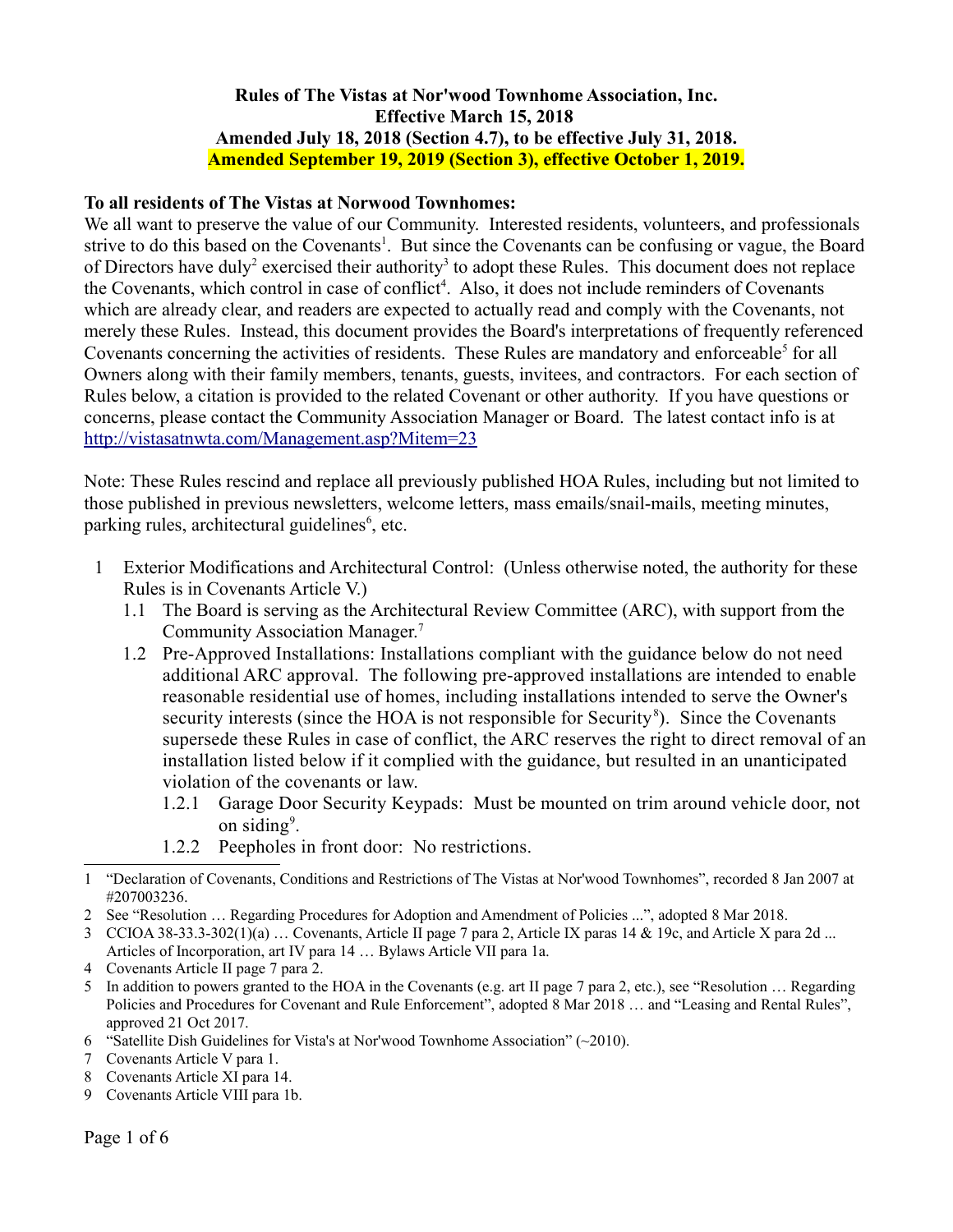- 1.2.3 Combination locks and deadbolts in front door: To match original door hardware unless otherwise approved in writing by the ARC.
- 1.2.4 Security Cameras: Must be mounted to trim, not siding.<sup>[10](#page-1-0)</sup> Owners are cautioned that having the ability to install the cameras does not waive the Owner's obligations under the Covenants and laws concerning their use, e.g. nuisances (Covenants art IX para 9), privacy law principles, etc.
- 1.2.5 Motion-activated lighting: Must be mounted to trim, not siding.<sup>[11](#page-1-1)</sup> Must not be unreasonably bright. Must minimize light intrusion into other homes.<sup>[12](#page-1-2)</sup> Color must match the existing porch or garage door light fixtures (black) unless otherwise approved in writing by the ARC.
- 1.2.6 "No Soliciting" signs: Must be no larger than 3" x 12" and posted near (not on) the front door. $13$
- 1.2.7 Plant hangers in porch area: Must be mounted to trim, not siding.<sup>[14](#page-1-4)</sup>
- 1.2.8 Seasonal decorations: If not free-standing, must be mounted to trim, not siding.<sup>[15](#page-1-5)</sup>
- 1.2.9 Satellite Dishes: (The authority for these Rules is in Covenants Article IX para 7d, plus Article VIII paras 1a/b.)
	- 1.2.9.1 Installations which comply with these guidelines are pre-approved, thus avoiding any delay which could be seen as "impairing"[16](#page-1-6) the installation, maintenance, or use of the dishes.
	- 1.2.9.2 Must not be installed on siding.
	- 1.2.9.3 Due to landscape growth, the Association will not guarantee a continual line of sight for the reception of a signal.
	- 1.2.9.4 Dishes may be installed on wood trim or vertical wood beams supporting the porch roof. Alternative mounting locations may be approved by the ARC.
- 1.3 Separate Approval Required: For proposed installations not listed above, separate ARC approval is required for each and every installation. The application is a simple email to the Community Association Manager describing your intentions. (The ARC reserves the option to charge a fee, per Covenants Article V para 2a.)

The ARC has adopted the following architectural standards and design guidelines per its authority at Covenants Article V para 5, and applications to the ARC must comply with this guidance. These guidelines do not limit the ARC's authority given in the Covenants.

- 1.3.1 Storm Doors: Must be dark brown or bronze.<sup>[17](#page-1-7)</sup>
- 1.3.2 Window Replacements: No visible tinting or glazing.
- 1.3.3 A/C Condensers: Must be located on the porch (except for certain end units) unless the Board/ARC approves a deviation in writing.
- 1.4 Prohibited:
	- 1.4.1 Window air conditioners and fans, which protrude past the screen area of the window of a

- <span id="page-1-3"></span>13 HOA is responsible for painting/staining the exterior of the door per Covenants Article VIII para 1b. This guidance first published in Winter 2012 Newsletter.
- <span id="page-1-4"></span>14 Covenants Article VIII para 1b.
- <span id="page-1-5"></span>15 Covenants Article VIII para 1b.
- <span id="page-1-6"></span>16 47 CFR 1.4000: "Impair" is defined as a rule which "Unreasonably delays or prevents installation, maintenance, or use; Unreasonably increases the cost of installation, maintenance, or use; or Precludes reception or transmission of an acceptable quality signal."
- <span id="page-1-7"></span>17 Color guidance adopted at 21 May 2015 Board meeting. Authority is Covenants Article V para 5.

<span id="page-1-0"></span><sup>10</sup> Covenants Article VIII para 1b.

<span id="page-1-1"></span><sup>11</sup> Covenants Article VIII para 1b.

<span id="page-1-2"></span><sup>12</sup> Covenants Article IX para 11.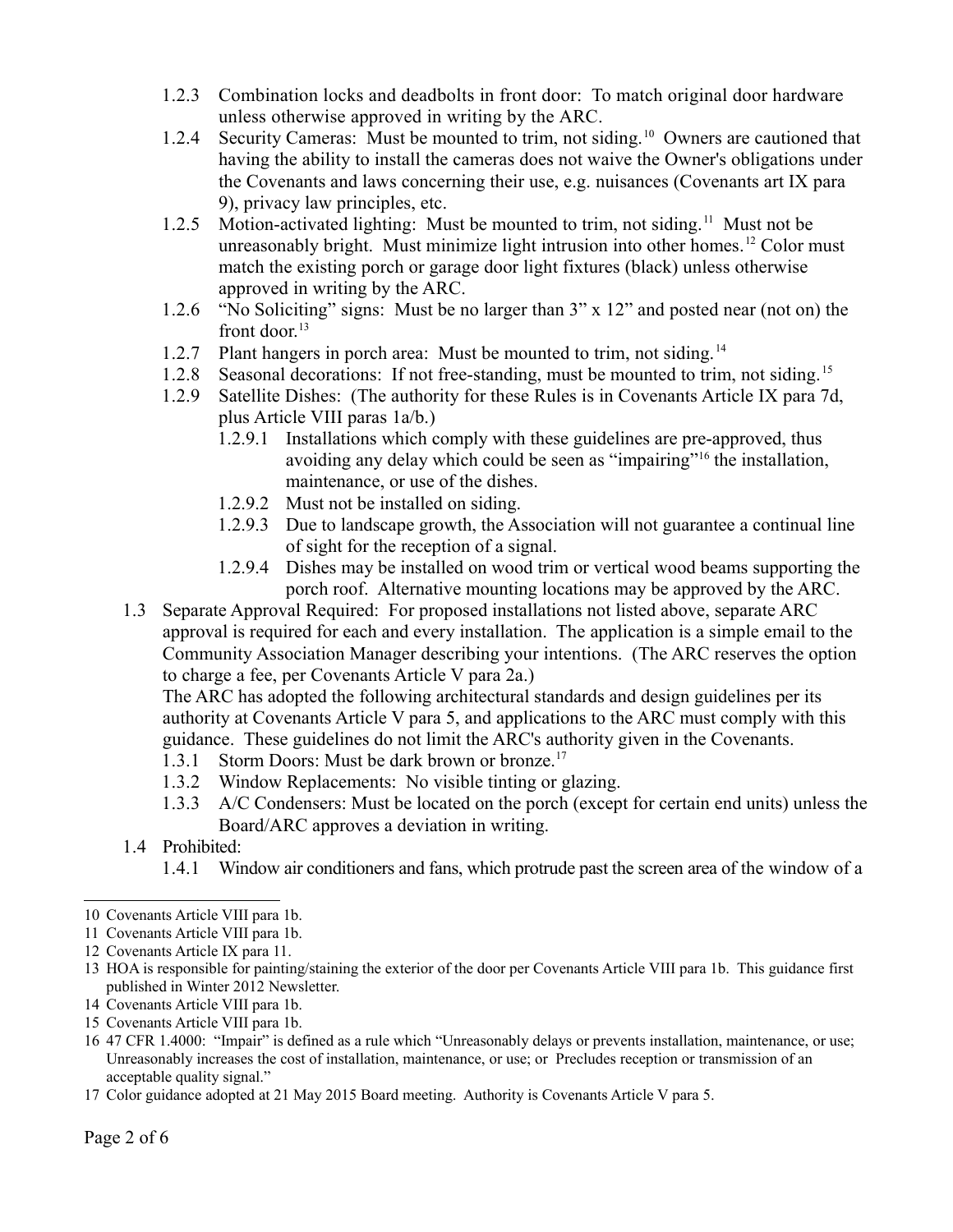unit, are prohibited.<sup>[18](#page-2-0)</sup>

- 1.5 For all approved installations, penetrations of exterior wall surfaces must be properly sealed.<sup>[19](#page-2-1)</sup>
- 2 Nuisances (The authority for these Rules is in Covenants Article IX paras 9 and 11.) 2.1 Quiet hours are 10pm to 7am.<sup>[20](#page-2-2)</sup>
- 3 Parking (Unless otherwise noted, the authority for these Rules is in Covenants Article IX paras 8, 9, 19b/d, and 26, plus Article X para 2d. The amount of time from observed violation to towing, whether or not towing occurs after notice, and the manner of any notice, was determined by the Board (per its authority in Covenants Article IX para 8c) when it approved the current HOA towing contract<sup>[21](#page-2-3)</sup>.)

Per Covenants IX.8c, the Association can tow vehicles without personal/postal notice to the Owner associated with a vehicle, if the Association can not reasonably ascertain who that is. Since the Covenants do not require a vehicle registration program and since the Association has opted not to maintain such a program, the Association has no uniform method to always ensure the Owner associated with any vehicle is given personal/postal notice of a violation of this Section 3. Therefore, to avoid non-uniform enforcement (Covenants art II, page 7, para 2), the Association may opt to avoid any attempt at personal/postal notice of parking violations, but will still place a warning tag as described below.

- 3.1 Parking is first-come-first-served.
- 3.2 The Board has not designated any "guest" parking spaces.<sup>[22](#page-2-4)</sup>
- 3.3 None of the parking spaces on the private streets are reserved for any particular unit<sup>[23](#page-2-5)</sup>. This is true even if a certain number of parking spaces are marked for handicap use and even if there might be (at some time) only that same number of residents with a properly identified handicap parking placard on their vehicle.
- 3.4 Parking must comply with parking signage, including but not limited to fire lane, handicap, and "no parking" zones. Vehicles violating this prohibition may be towed at the expense of the vehicle owner without further notice.
- 3.5 No parking on grass, curb, or sidewalk. Vehicles violating this prohibition may be towed without notice.
- 3.6 No parking outside designated/marked spaces. Vehicles violating this prohibition may be towed without notice. Parking in this manner may be deemed an emergency by hindering safe passage on the street, reducing available parking, blocking sight-lines, or for other reasons.
- 3.7 No parking which blocks Through Areas. Vehicles violating this prohibition may be towed without notice.
- 3.8 The driveways are outside the Lot lines<sup>[24](#page-2-6)</sup> and are part of the Common Elements, which are the

<span id="page-2-0"></span><sup>18</sup> Covenants Article V para 5 and Article IX para 7c.

<span id="page-2-1"></span><sup>19</sup> Covenants Article VIII para 1b.

<span id="page-2-2"></span><sup>20</sup> Previously published in 15 Dec 2016 version of Welcome Letter, per the Board's authority at Covenants Article IX paras 9 and 11.

<span id="page-2-3"></span><sup>21</sup> Contact the Community Association Management company for details.

<span id="page-2-4"></span><sup>22</sup> Covenants Article IX para 26a.

<span id="page-2-5"></span><sup>23</sup> This guidance supported by minutes of 21 Jan 2016 Board meeting.

<span id="page-2-6"></span><sup>24</sup> "Century Communities at Austin Bluffs Filing No. 1", approved 30 Nov 2006, recorded 4 Dec 2006 at #206712477. [https://www.springsgov.com/subdivview/Combined/C/Century\\_Communities\\_at\\_Austin\\_Bluffs\\_Filing\\_No\\_1\\_Plat.pdf](https://www.springsgov.com/subdivview/Combined/C/Century_Communities_at_Austin_Bluffs_Filing_No_1_Plat.pdf)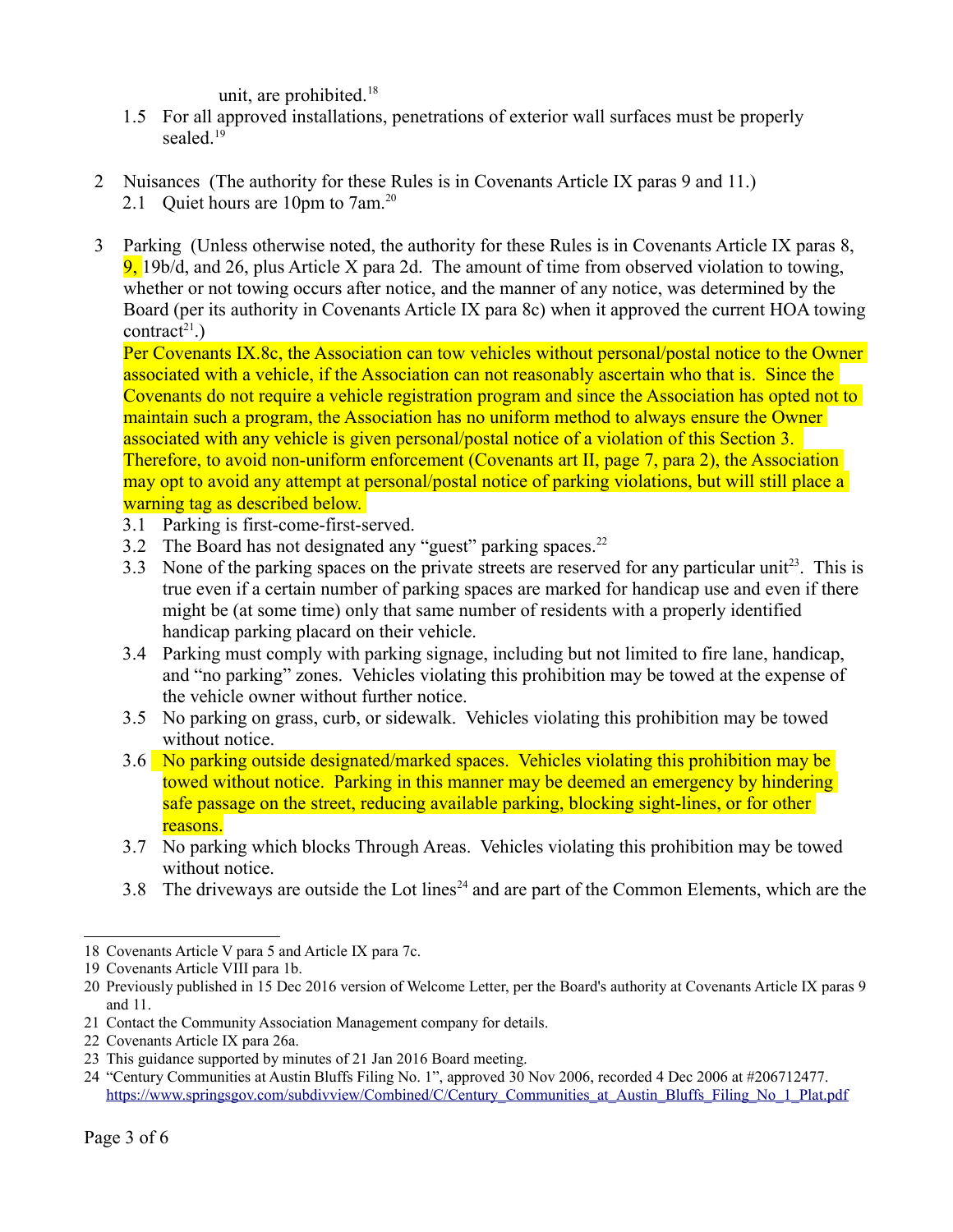HOA's responsibility to maintain<sup>[25](#page-3-0)</sup>. Parking behind garages with the garage door closed is prohibited.<sup>[26](#page-3-1)</sup> Since the driveways are on streets marked with Fire Lane signs, vehicles parked in violation of this Rule are parked in a Fire Lane and may be towed without notice.

- 3.9 Vehicles parked with expired or hidden registration tags may be towed 72 hours after a warning tag is applied to notify the vehicle owner of the violation.
- 3.10 Vehicles which have not moved, under their own power, from the same location for 7 consecutive calendar days may be towed 72 hours after a warning tag is applied to notify the operator of the violation. The word "moved" is defined as being driven under its own propulsion to an area outside the Association property (and not to any Unit's garage) for a period of at least 8 hours before being driven back to any parking space on Association property.
	- 3.10.1 If the vehicle's operator is a resident, who is on vacation when the warning tag is applied, the Association retains the right to tow the vehicle on the same timeline as above, unless the resident has notified the Board/Manager, in writing, of vacation travel and received a written confirmation of receipt from the Board/Manager, in which case the above time limit is extended from 7 to 14 calendar days.
	- 3.10.2 If the vehicle's operator is a resident, with an illness when the sticker is applied, the Association retains the right to tow the vehicle on the same timeline as above, unless the vehicle's operator has notified the Board/Manager, in writing, of their illness, and received a written confirmation of receipt from the Board/Manager, in which case the above time limit will be negotiated between the Resident and the Association. If the vehicle operator's illness prevents the aforementioned notification and the Association has already towed the vehicle when it learns of the illness, the Association may, at the Board's discretion, return the vehicle to an appropriate location negotiated with the resident, and the Association may agree, at the Board's discretion, to pay some or all of the towing and storage fees, but is under no obligation to do so.
- 3.11 Vehicles which are resting on or against another object to keep it off the ground, have blocks or objects behind the tires, or which are visibly being repaired, or have a flat tire(s), or have a missing tire(s), or are obviously inoperable (i.e. transmission missing or on ground, no engine) may be towed 24 hours after a warning tag is applied to notify the vehicle owner of the violation.
- 3.12 Vehicles which are double parked (i.e. partially or fully blocking another parked vehicle, and thus preventing that vehicle from being able to move or leave) may be deemed an emergency and may be towed without notice.
- 3.13 Parking is not authorized for Townhomes Owners, family members, residents, tenants, guests, or contractors in The Vistas at Nor'wood Condominium Association parking lot.<sup>[27](#page-3-2)</sup>
- 3.14 Vehicles with significant and noticeable body damage as confirmed and determined at the sole discretion of the Board, may be towed 72 hours after a warning tag is applied to notify the owner/operator of the violation.
- 3.15 1-ton truck limit: Per Covenants IX.8a, parking of "truck (rated larger than one [1] ton)" is prohibited, except temporary loading/unloading, maintenance of Units or Common Elements, and emergency vehicles complying with 38-33.3-106.5(1)(d). The expression "truck (rated larger than one [1] ton)" is interpreted to mean a "truck" (as defined in CRS 42-1-102(108)) which the manufacturer advertises as "1-ton", and does not refer to specs for payload capacity.

<span id="page-3-0"></span><sup>25</sup> Covenants Article VIII para 1.

<span id="page-3-1"></span><sup>26</sup> Covenants Article IX paras 8 & 26.

<span id="page-3-2"></span><sup>27</sup> Guidance published in mass email 14 Jan 2014.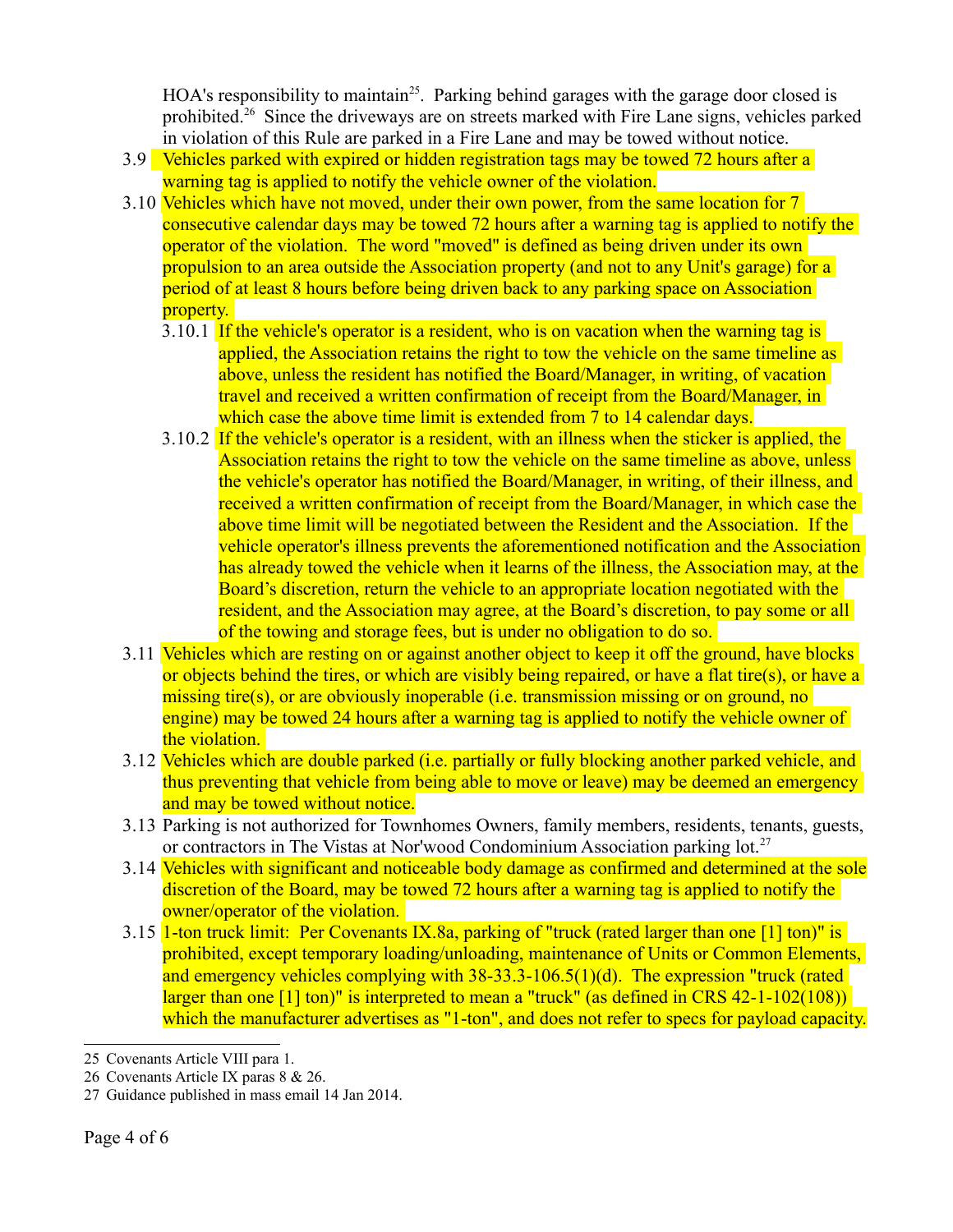- 4 Outdoor cooking (grills, smokers, etc.) (Unless otherwise noted, the authority for these Rules is Covenants Article IX para 10.)
	- 4.1 If the Colorado Springs Fire Department (CSFD) specifies stricter policies than below in regards to grilling, including but not limited to a temporary ban on open burning, the CSFD guidance supersedes, and will be enforced by the HOA.[28](#page-4-0)
	- 4.2 The use or possession of charcoal grills or fire pits which use wood or charcoal, are prohibited, even if not in use.<sup>[29](#page-4-1)</sup> The HOA's insurance premiums may be based on the risk assessment by the carrier, who may assess higher risk if they see such grills, even if not in use at the time.
	- 4.3 No open flame cooking.[30](#page-4-2)
	- 4.4 No grilling inside garages. $31$
	- 4.5 No unattended cooking.<sup>[32](#page-4-4)</sup>
	- 4.6 No more than one spare propane tank on any Lot.<sup>[33](#page-4-5)</sup>
	- 4.7 Use your non-charcoal grills outside the home at least 10' from any combustible structure. Any size of natural gas, propane, and electric grills shall not be stored or used on porches/patios or outside homes within  $10'$  from any combustible structure.<sup>[34](#page-4-6)</sup>
- 5 Collection of Trash / Garbage / Recyclables (Unless otherwise noted, the authority for these Rules is Covenants Article VIII para 1 and Article IX para 12.)
	- 5.1 Please deposit cigarette butts in a waste receptacle, not on the grass, porch, walkways, rock gardens, etc.
	- 5.2 Trash/garbage/recyclable collection containers may be outside the home from the afternoon before the day of pickup until the evening of the pickup day.<sup>[35](#page-4-7)</sup>
	- 5.3 If trash/garbage/recyclables do not fit in the containers provided, and the HOA's collection contractor charges extra for such material, those costs shall be assessed to the responsible Owner. $36$
	- 5.4 Trash cans are assigned to each unit by the trash company. Owners will be responsible for the cost of any needed replacement.<sup>[37](#page-4-9)</sup>
- 6 Pets (Unless otherwise noted, the authority for these Rules is Covenants Article IX para 5.)
	- 6.1 Pets must be physically restrained when outside the home<sup>[38](#page-4-10)</sup>.
	- 6.2 Owners/handlers must immediately collect pet waste<sup>[39](#page-4-11)</sup>.
	- 6.3 We appreciate the companionship and security offered by pets, but Owners must minimize the

- <span id="page-4-2"></span>30 Adopted by Board at 14 Sep 2017 meeting.
- <span id="page-4-3"></span>31 Covenants Article IX para 10, second sentence.
- <span id="page-4-4"></span>32 Covenants Article IX para 10, second sentence.
- <span id="page-4-5"></span>33 Covenants Article IX para 10, last sentence.
- <span id="page-4-6"></span>34 Adopted by Board at 12 Jul 2018 meeting.
- <span id="page-4-7"></span>35 Adopted by Board at 14 Sep 2017 meeting.
- <span id="page-4-8"></span>36 Covenants Article IX para 12a prohibits trash outside a closed trash container. Since the HOA has opted to arrange trash collection as a common expense (Article IX para 12b), the HOA has the right to assess a portion of that cost to the Owner who caused that extra common expense to the HOA (see Covenants Article IV paras 3, 15, 16, et al).
- <span id="page-4-9"></span>37 Covenants Article IX para 12b.
- <span id="page-4-10"></span>38 Covenants Article IX para 5, and Article IX para 19.a (ties to Colorado Springs City Code 6.7.107.A).
- <span id="page-4-11"></span>39 Covenants Article IX para 5, Article VIII paras 1/4, etc.

<span id="page-4-0"></span><sup>28</sup> This is adapted from Spring 2015 and June 2017 Newsletters which referred to County guidance. The HOA is subject to CSFD guidance.

<span id="page-4-1"></span><sup>29</sup> Adopted by Board at 14 Sep 2017 meeting.